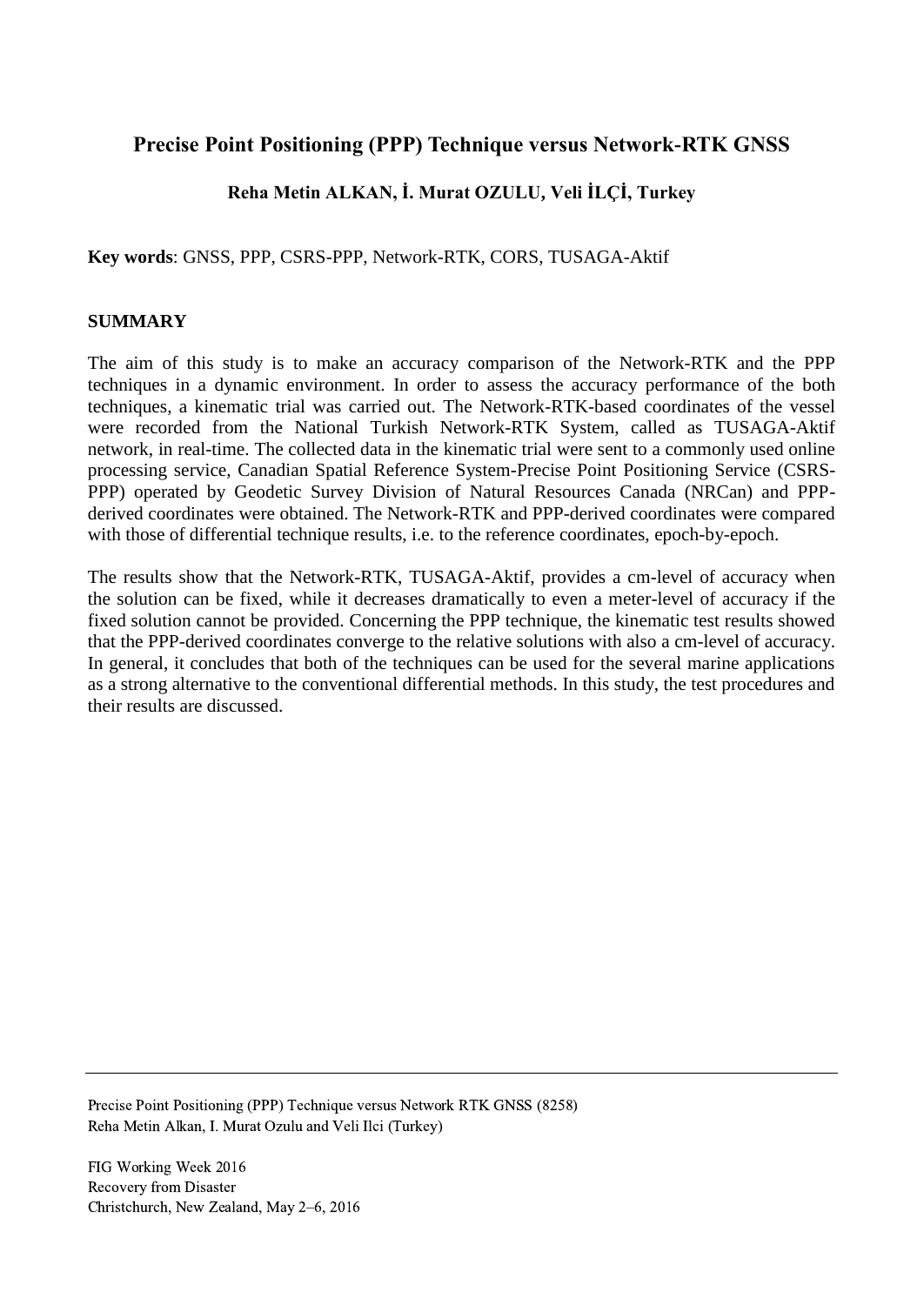# **Precise Point Positioning (PPP) Technique versus Network-RTK GNSS**

## **Reha Metin ALKAN, İ. Murat OZULU, Veli İLÇİ, Turkey**

### **1. INTRODUCTION**

Major developments in the world of informatics have led to the development of different solutions with various algorithms, and major changes in numerous professional fields as well as in satellitebased positioning. Although; in the 1990's, it was necessary to obtain positioning with Global Positioning Systems (GPS) using at least two receivers; nowadays an accuracy of within a centimetre level of positioning has become possible using a single receiver and advanced techniques.

One of which is Network-RTK (or commonly known as Continuously Operating Reference Station-CORS) used extensively in the world, producing economical and rapid solutions for the users. Network-RTK systems have been set up to provide data collection, processing and be transmitted to users and thus it needs reliable and robust communication links, high-cost infrastructure including relatively expensive network-capable GNSS receivers and usage fees. According to the results obtained the Network-RTK has been used quite widely all over the world due to it many advantages like accurate and fast positioning, it can easily be used by one person and its cost-effectiveness. On the other hand, it has some restrictions and this limits its usage in some cases and remote places. The most important restriction is; this technique, similar to all of the differential techniques, needs additional data, i.e. correction, from at least one reference station and the distance between the rover and its reference station is not un-limited (should be about 50-100 km). This requires the need of a data line to transmit to the receiver. The uses of such services are restricting, especially, in developing counties where there are no sufficient frequencies of a reference points and GSM station.

In Turkey, TUSAGA-Aktif Network was completed and opened for civilian use in 2009 sponsored by the Turkish Scientific and Technical Research Agency-TUBITAK (Bakıcı and Mekik, 2014). The network consists of 146 reference stations with an average spacing of 70-100 km covering the entire country of Turkey including the Turkish Republic of Northern Cyprus (Figure 1). The users of this system can obtain his/her position within a few cm-level of accuracy even in a couple of seconds, fast, easy and cost-effectively, 365/24/7 in real-time. In addition to position determination, the system aimed to model the atmosphere (troposphere and ionosphere), to predict weather, to monitor plate tectonics and to determine datum transformation parameters between the old system and ITRF*yy* (Bakıcı and Mekik, 2014).

Precise Point Positioning (PPP) Technique versus Network RTK GNSS (8258) Reha Metin Alkan, I. Murat Ozulu and Veli Ilci (Turkey)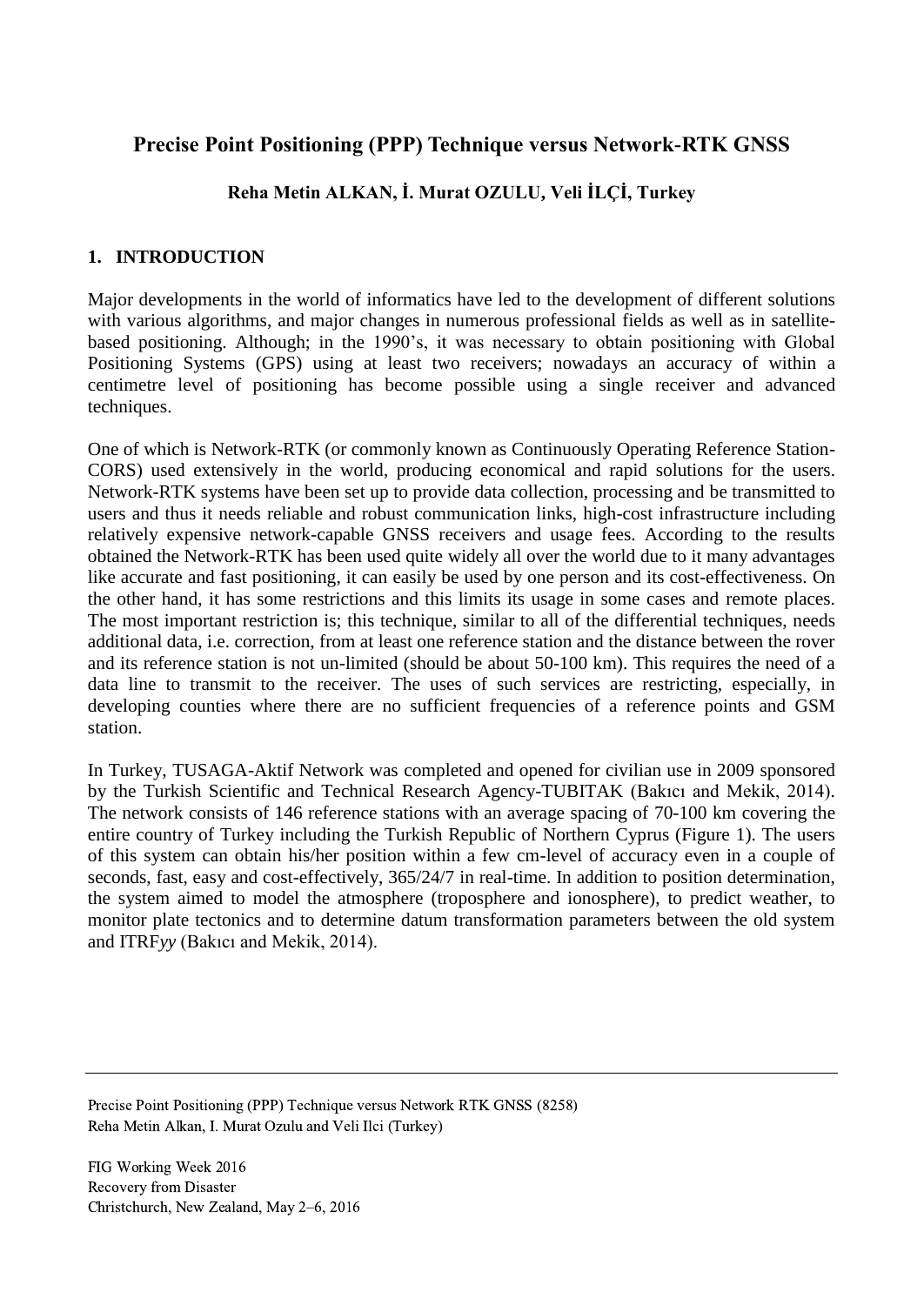

Figure 1. Location of TUSAGA-Aktif Reference Stations (Bakıcı, 2015)

Over the past decade, researchers have made studies to develop more economical, convenient, reliable, and worldwide precise positioning solutions, which do not have the disadvantages that exist in the conventional differential GNSS techniques, including CORS-like. One of the commonly used methods is Precise Point Positioning (PPP). PPP provides positioning without the need for a reference station using a stand-alone GNSS receiver. With this method, it has become possible to reach a cm to dm level of positional accuracy in the static or kinematic mode (Zumberge et al. 1997; Kouba and Heroux, 2001; Huber et al. 2010; Martin et al. 2011; Grinter and Janssen, 2012; Junping et al. 2013; Zhizhao et al. 2013; Abdallah and Schwieger, 2015). Although the usability of the PPP technique is increasing day by day in different scientific and practical application areas, it has some restrictions including the need of long convergence time and the unavailability of the PPP processing mode in common commercial GNSS processing software. On the other hand, studies on the PPP method still continues with an increasing interest because of its ease of usability for user communities. It is believed, as a result of these studies, real-time and more accurate positioning will be possible in the near future.

The PPP coordinates can be derived from sophisticated scientific GNSS processing software (like Bernese), and more recently from the online services developed by many institutions, research centers or organizations. The user of the online system only need a computer with an Internet connection and web browser without the need to know detailed knowledge of the GNSS and any data processing package.

In this study Canadian Spatial Reference System-Precise Point Positioning Service (CSRS-PPP) operated by Geodetic Survey Division of Natural Resources Canada (NRCan) online service was used to obtain PPP-derived coordinates. The service was introduced in November 2003. The

Precise Point Positioning (PPP) Technique versus Network RTK GNSS (8258) Reha Metin Alkan, I. Murat Ozulu and Veli Ilci (Turkey)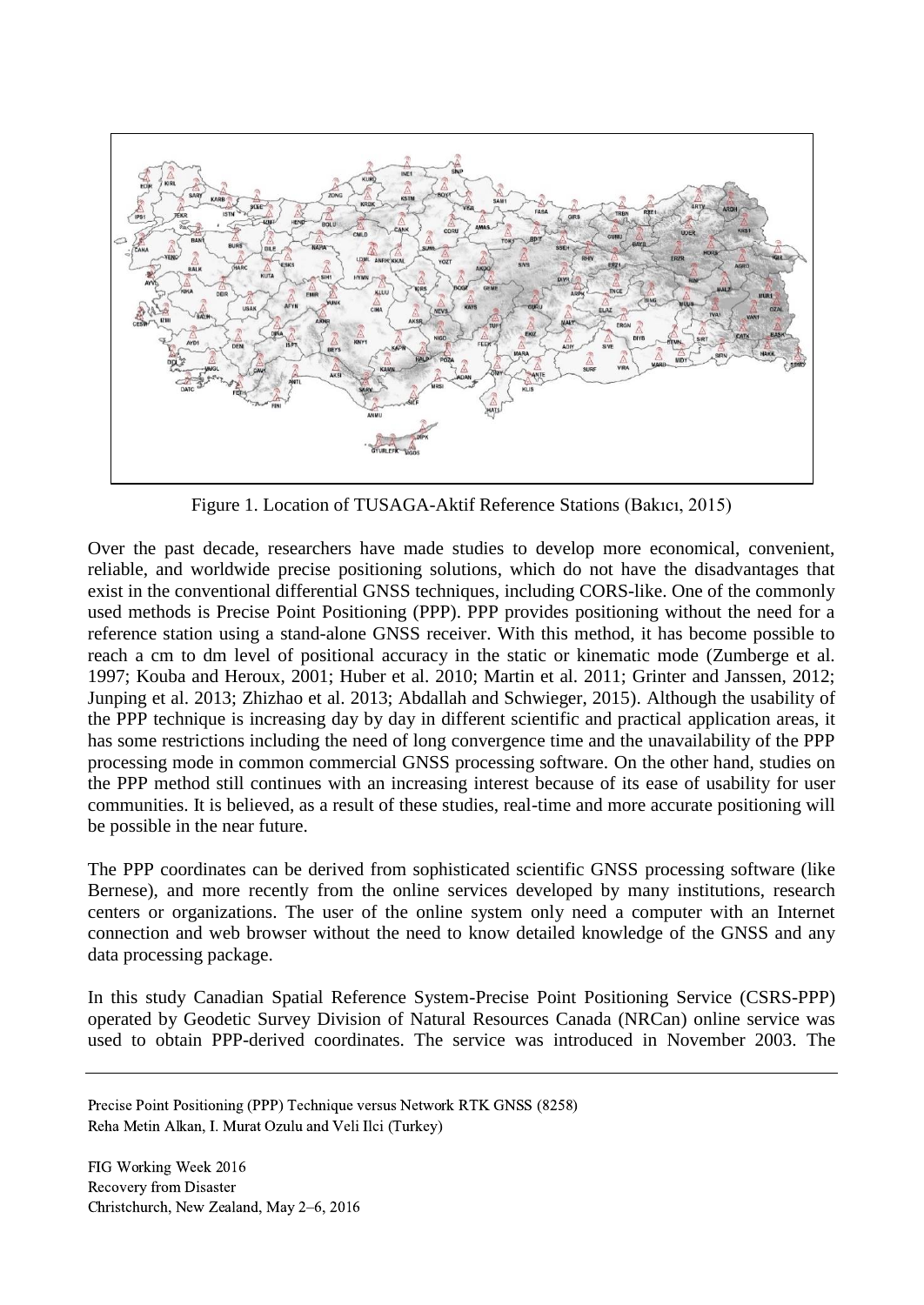NRCan's CSRS-PPP provides unlimited access and is free of charge but requires registering to the system. The service estimates the PPP coordinates from single or dual-frequency GNSS data (GPS and if available GLONASS) in Static ("fixed" GNSS receiver) or kinematic ("moving" GNSS receiver) modes. In CSRS-PPP, the quality control procedure is carried out by a series of automated verifications and then the results are sent to the users (Mireault et al. 2008). The service uses the best available Final, Rapid or Ultra-Rapid GNSS satellite orbit and clock correction products (URL 1). The usage of the service is very simple and serves with minimal input requirement. The user, after logging in to the service need to;

- enter user's e-mail address,
- select the processing mode as static or kinematic,
- select the desired reference frame of the output coordinates in either NAD83 or ITRF,
- select vertical datum,
- select ocean tidal loading (OTL) (as a more option)
- upload the RINEX observation file (in *.zip, .gzip, .gz, .Z, .??O* format)

and then click "Submit to PPP" (URL 1). After the submission is completed, the service will automatically start processing. The processing results including the PPP-derived coordinates and some additional information (like graphs, text outputs) are sent back to the users via a URL link provided in an e-mail that given during the submission. More detailed information about the NRCan's CSRS-PPP service processing procedures can be found in Tétreault et al. (2005), Mireault et al. (2008) and at URL 1.

In this study, the accuracy performance of the Turkish National Network-RTK, i.e. TUSAGA-Aktif, and the PPP techniques in dynamic environments are compared. In order to this, a kinematic trial was conducted. The test procedures and their obtained results are given in the following chapters.

#### **2. TEST MEASUREMENT**

In order to compare the TUSAGA-Aktif Service and PPP technique in terms of accuracy in a dynamic environment, a kinematic test was conducted at the Obruk Lake Dam, in Çorum, Turkey in October of 2015. The kinematic part of the study was started with static initialization for a short time and the receiver was then moved to the vessel and data was collected for approximately 1.5 hours at 1-second interval with an elevation mask of 10° (Figure 2).

The mentioned static initialization was carried out to calculate the precise coordinates of the vessel for each epoch with the differential (relative) GNSS method using both the GNSS data collected to the vessel and at the reference station on the shore that was occupied on a reference point with a known coordinate in ITRF. This allows us to calculate the reference trajectory of the vessel (known coordinates for each epoch) using a relative positioning method to compare the attainable accuracy of the Network-RTK and PPP-derived coordinates. All processes were carried out with Leica Geosystems AG commercial GNSS processing software, Leica Geo Office (LGO) and vessel coordinates were calculated within a cm-level of accuracy.

Precise Point Positioning (PPP) Technique versus Network RTK GNSS (8258) Reha Metin Alkan, I. Murat Ozulu and Veli Ilci (Turkey)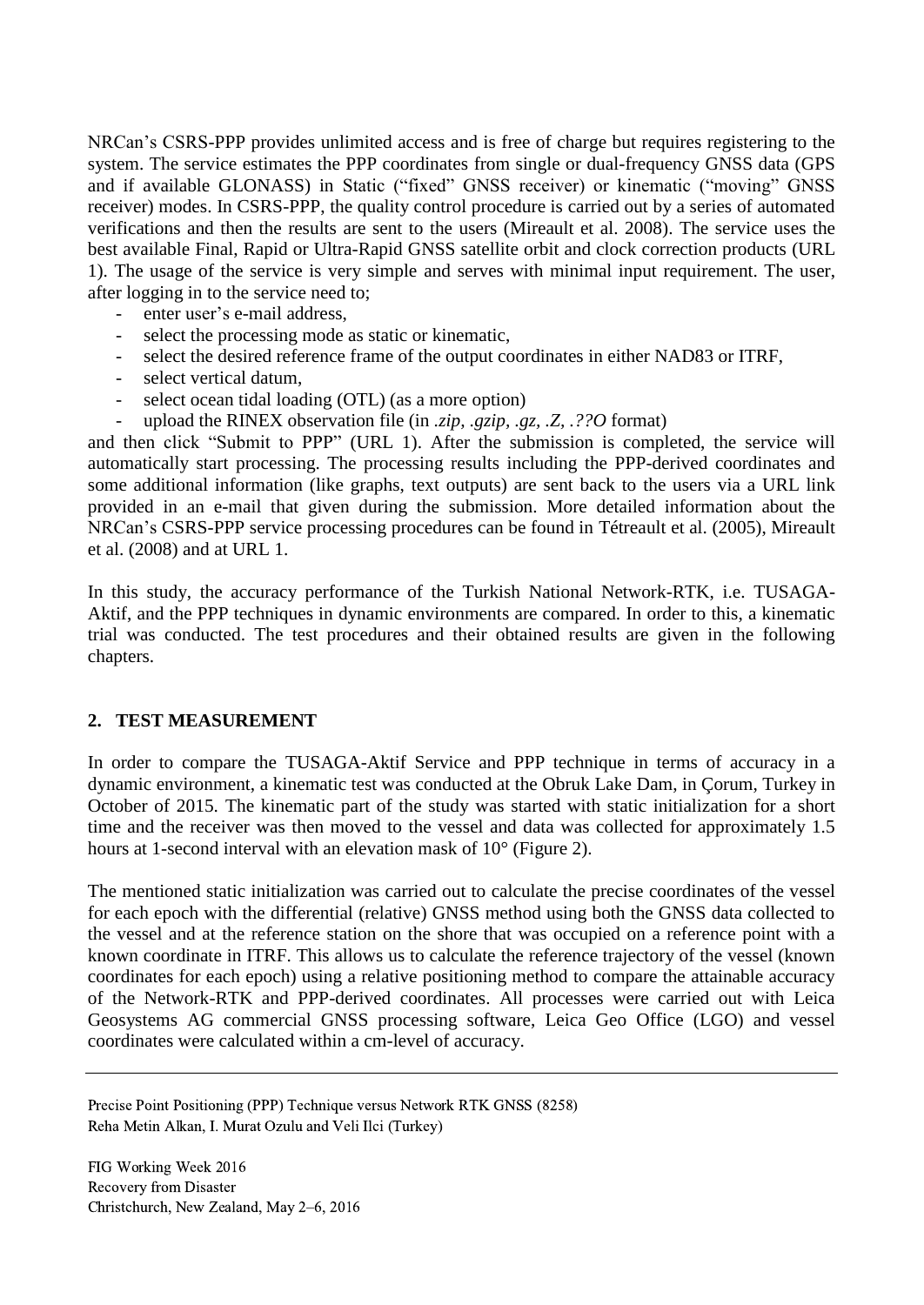

Figure 2. Test Measurement and Trajectory of the Vessel

In this test study, ProFlex 500 GNSS receivers with geodetic–grade antenna was used. ProFlex 500 is a 75 channel (GPS L1 C/A L1/L2 P-code, L2C, L1/L2; GLONASS L1 C/A, L2 C/A code, L1/L2) receiver with having up to 20 Hz of raw data and position output. Accuracy specifications of the receiver given in Table 1.

Table 1. Accuracy Specifications of ProFlex 500 Receiver (URL 2)

| REAL-TIME POSITION ACCURACY | <b>Autonomous</b><br>$-$ CEP: 3.0 m<br>$-95\%:5.0 m$<br><b>SBAS Differential</b><br>$-0.9$ m (RMS)<br><b>Differential (Local Base Station)</b><br>- CEP: 40 cm                                                              | (RMS)                                    | <b>Static, Rapid Static</b><br>- Horizontal $5 \text{ mm} + 0.5 \text{ ppm}$<br>- Vertical $10 \text{ mm} + 1 \text{ ppm}$<br><b>Long Static</b><br>- Horizontal $3 \text{ mm} + 0.5 \text{ ppm}$<br>- Vertical 6 mm $+$ 0.5 ppm<br><b>Post-Processed Kinematic</b> |
|-----------------------------|-----------------------------------------------------------------------------------------------------------------------------------------------------------------------------------------------------------------------------|------------------------------------------|---------------------------------------------------------------------------------------------------------------------------------------------------------------------------------------------------------------------------------------------------------------------|
|                             | $-95\%$ : 90 cm<br><b>RTK</b> (kinematic)<br><b>Fixed RTK</b><br>- Horizontal 1 sigma: 1 cm<br>$+1$ ppm<br>- Vertical 1 sigma: 2 cm<br>$+1$ ppm<br><b>Flying RTK</b><br>$-$ CEP: 5 cm $+$ 1 ppm<br>$-$ CEP: 20 cm $+$ 1 ppm | PROCESSING ACCURACY<br>POST <sup>1</sup> | - Horizontal $10 \text{ mm} + 1.0 \text{ ppm}$<br>- Vertical $20 \text{ mm} + 1.0 \text{ ppm}$                                                                                                                                                                      |

Precise Point Positioning (PPP) Technique versus Network RTK GNSS (8258) Reha Metin Alkan, I. Murat Ozulu and Veli Ilci (Turkey)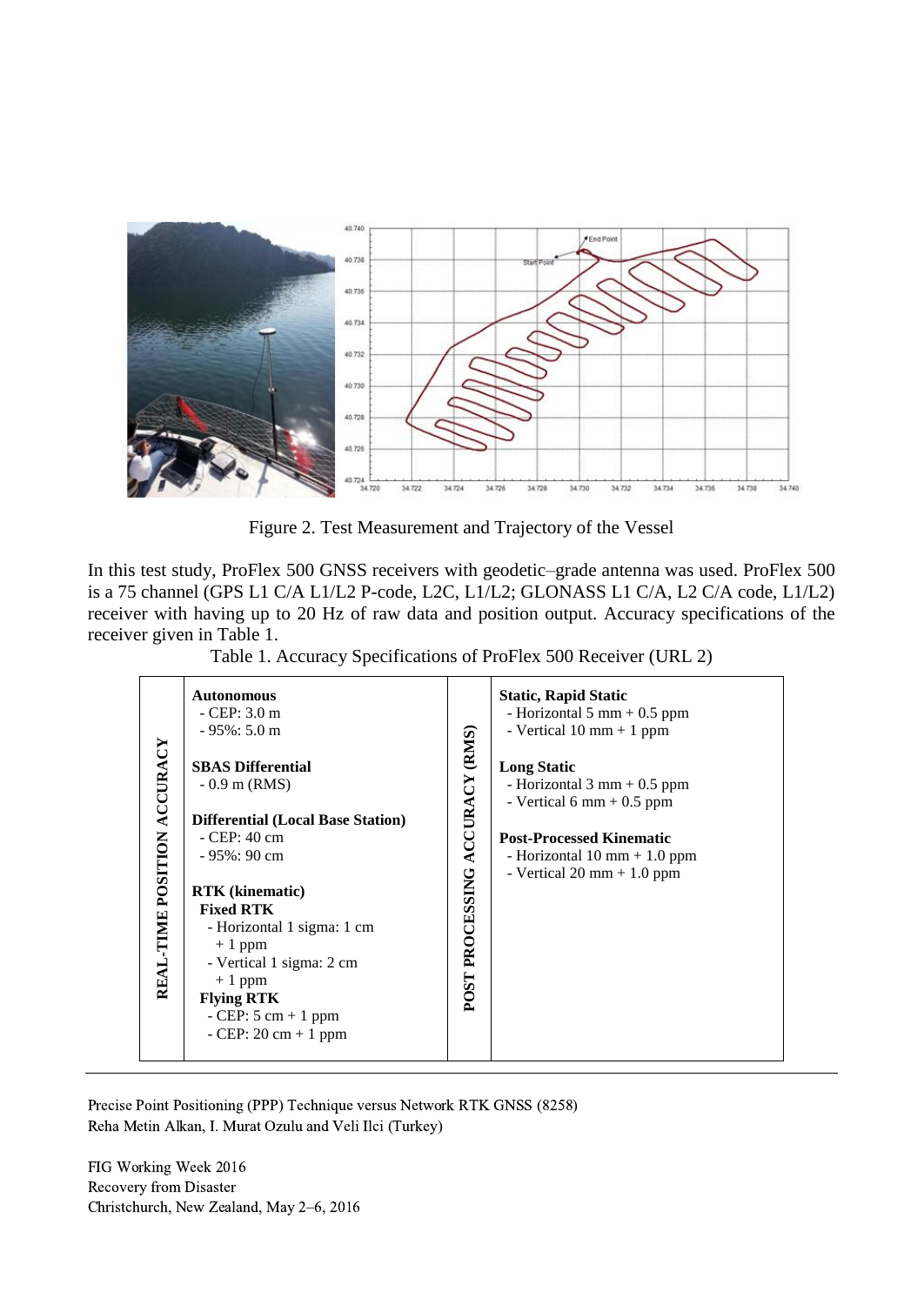While the kinematic measurement was lasting and the data was logged in kinematic mode, at the same time, the Network-RTK coordinates were recorded for each measurement epoch in real-time from the nearest TUSAGA-Aktif Network's point, i.e. CORU. The coordinates were calculated from the TUSAGA-Aktif network via GSM connection in ITRF datum. The calculated coordinates were investigated in terms of solution type and 69.7% of the measurements were obtained as fixed solutions while 9.5% and 20.8% of them were obtained as float or DGPS solutions, respectively.

The collected data from the vessel was sent to the CSRS-PPP service the day after the data collection date, using the service's interactive web page by choosing the kinematic processing option. The kinematic PPP coordinates for each measurement epoch with solution reports were retrieved a short time later via e-mail from the service.

The coordinates of the vessel determined with the TUSAGA-Aktif Network and NRCan's CSRS-PPP online service were compared with those of differential solution of the LGO software, i.e. to the reference coordinates, epoch-by-epoch. Figure 3 illustrates the differences in north, east, 2D position and ellipsoidal heights.



#### Figure 3. Differences between Known-coordinates (Differential Solution) and NRCan's CSRS-PPP & TUSAGA-Aktif Network (*blue line*; CSRS-PPP, *red line*: CORS or TUSAGA-Aktif Network)

The results were also investigated statistically and the minimum, maximum, mean differences and Root Mean Square Error (RMSE) for the differences are summarized in Table 2.

Precise Point Positioning (PPP) Technique versus Network RTK GNSS (8258) Reha Metin Alkan, I. Murat Ozulu and Veli Ilci (Turkey)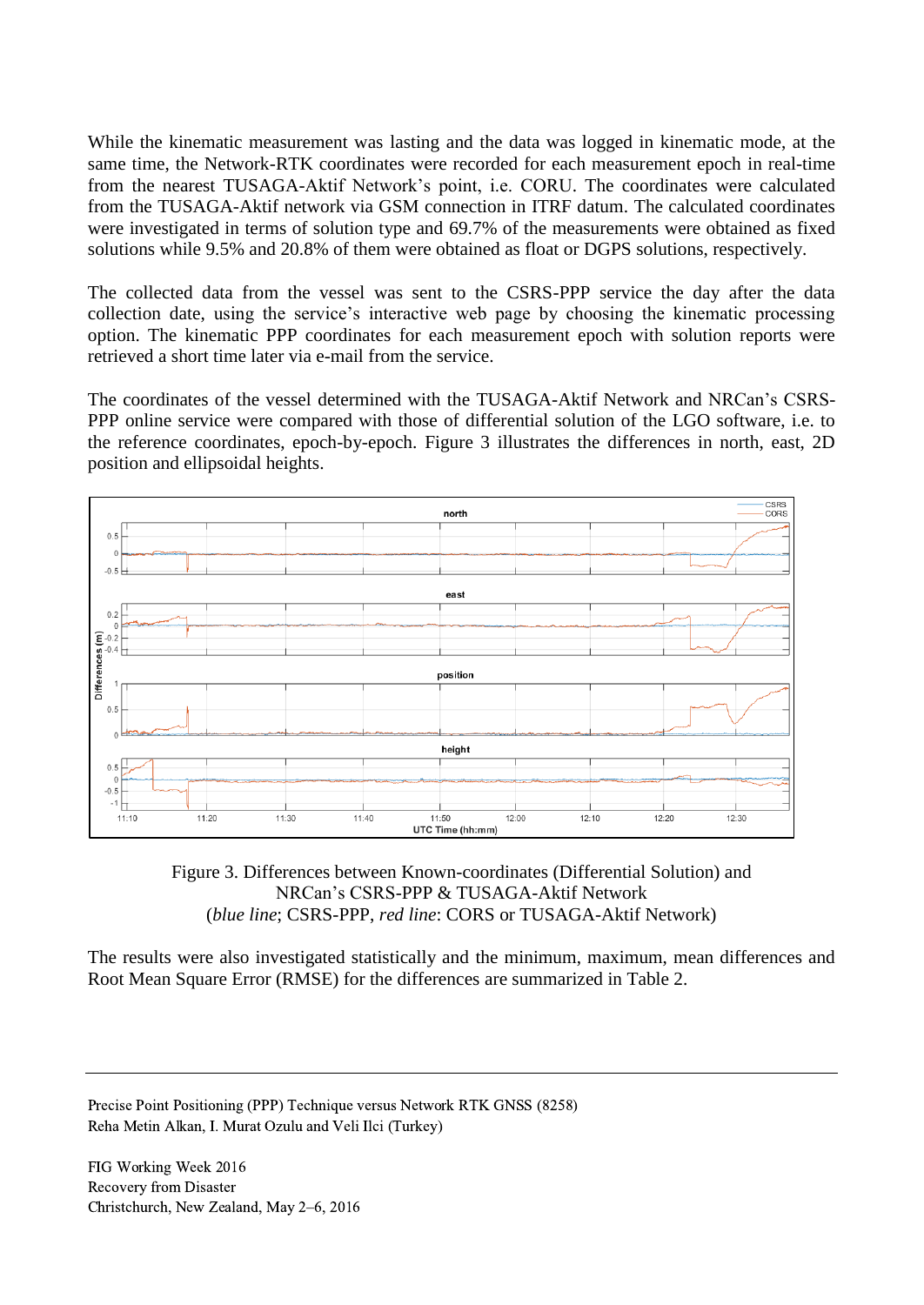|                                  | Position (m) |      |      |             | Height $(m)$ |      |         |             |  |  |  |
|----------------------------------|--------------|------|------|-------------|--------------|------|---------|-------------|--|--|--|
|                                  | Min.         | Max. | Mean | <b>RMSE</b> | Min.         | Max. | Mean    | <b>RMSE</b> |  |  |  |
| <b>NRCan's CSRS-PPP Service</b>  |              |      |      |             |              |      |         |             |  |  |  |
|                                  | 0.01         | 0.06 | 0.03 | $\pm 0.03$  | $-0.07$      | 0.10 | 0.01    | $\pm 0.02$  |  |  |  |
| <b>TUSAGA-Aktif CORS Service</b> |              |      |      |             |              |      |         |             |  |  |  |
| <b>Whole Results</b>             |              |      |      |             |              |      |         |             |  |  |  |
| <i>(including)</i>               | 0.01         | 0.94 | 0.14 | $\pm 0.26$  | $-1.26$      | 0.86 | $-0.07$ | $\pm 0.19$  |  |  |  |
| Float/DGPS/Fixed                 |              |      |      |             |              |      |         |             |  |  |  |
| Solutions)                       |              |      |      |             |              |      |         |             |  |  |  |
| <b>Results from Only</b>         | 0.00         | 0.05 | 0.01 | $\pm 0.01$  | $-0.08$      | 0.03 | $-0.02$ | $\pm 0.03$  |  |  |  |
| <b>Fixed Solutions (69.7</b>     |              |      |      |             |              |      |         |             |  |  |  |
| % of whole of the                |              |      |      |             |              |      |         |             |  |  |  |
| solutions)                       |              |      |      |             |              |      |         |             |  |  |  |

Table 2. Statistical Comparison of the Results

It's clearly seen from Figure 3 and Table 2; TUSAGA-Aktif Network provides a cm level of accuracy when the solution can be fixed whilst the PPP-derived coordinates converge to the relative solutions with also a couple of cm of accuracy. The results revealed that the accuracy decreases dramatically to even a meter-level of accuracy if the fixed solution was not provided from the Network-RTK.

## **3. RESULTS**

In this study, a kinematic trial was carried out to assess the accuracy performance of the Network-RTK and the PPP techniques in a dynamic environment. The results of the test measurement show that, the Network-RTK provides a cm level of accuracy when the solution can be fixed. Otherwise, the accuracy decreases dramatically to even a meter level of accuracy if the float/DGPS solution occurs due to problems in the communication link, outside the coverage area of the GSM network or where the absence of data transmission is poor.

Concerning the PPP technique, the kinematic test results showed that the PPP-derived coordinates converge to the relative solutions with a cm-level of accuracy. This accuracy has allowed the technique to be a viable alternative to conventional differential GNSS techniques in terms of accuracy, easy-use and cost-effectiveness while reducing labour and equipment costs. Although Network-RTK offers many advantages over conventional differential GNSS techniques, PPP techniques needs a single receiver and this removes the necessity for the base (reference) station(s) or data from the CORS-like networks. Thus PPP is still useful in areas that are not covered by a

Precise Point Positioning (PPP) Technique versus Network RTK GNSS (8258) Reha Metin Alkan, I. Murat Ozulu and Veli Ilci (Turkey)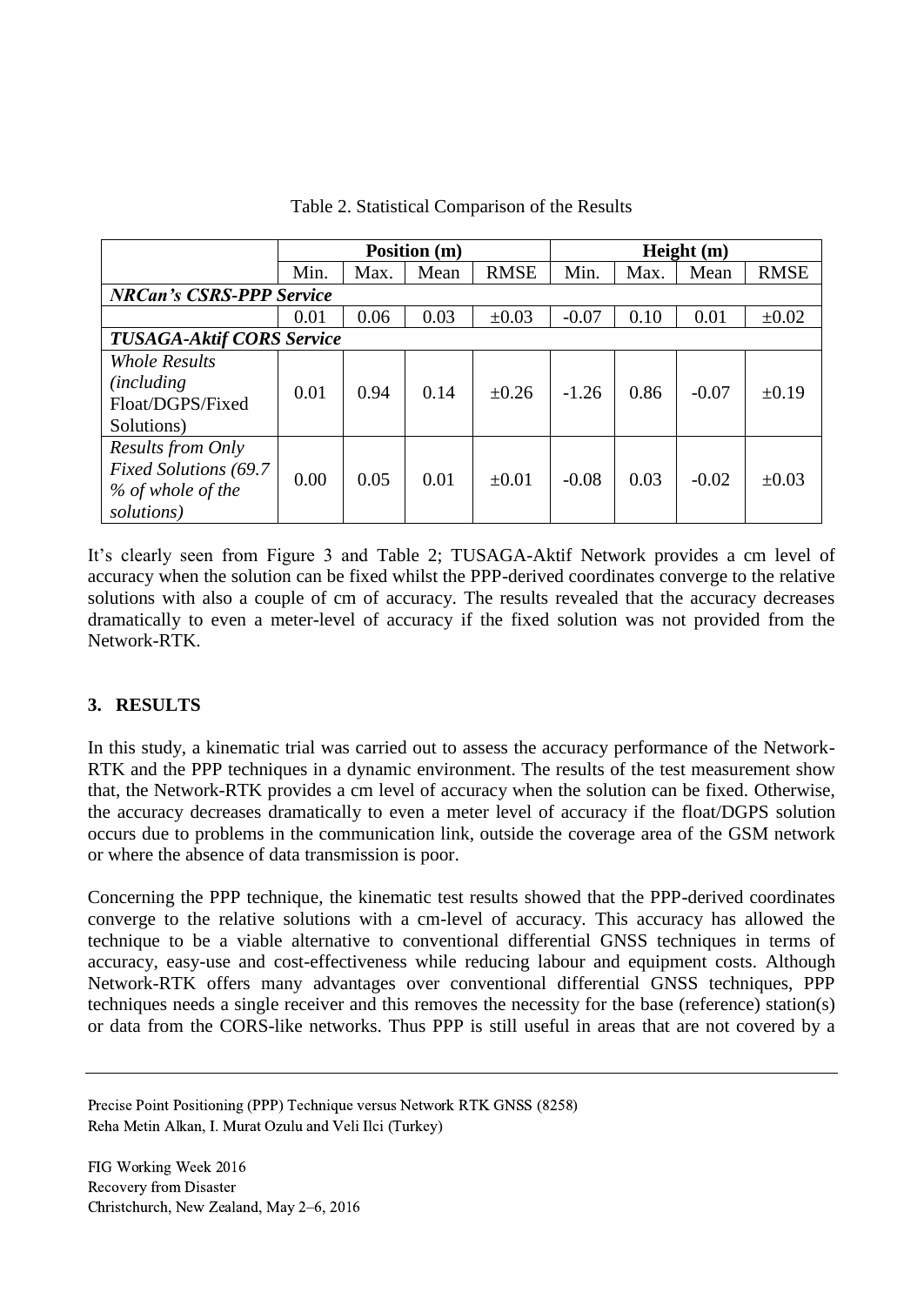CORS infrastructure due to low population density, economic reasons, or operational constrains (Rizos et al. 2012).

#### **REFERENCES**

Abdallah, A. and Schwieger, V. (2015). Kinematic Precise Point Positioning (PPP) Solution for Hydrographic Applications, *Proc. On FIG Working Week 2015 from the Wisdom of the Ages to the Challenges of the Modern World*. Sofia, Bulgaria, 17-21 May 2015.

Bakıcı, S. (2015). Geoinformatik Teknolojilerinin Tapu ve Kadastro Genel Müdürlüğünde Kullanımı. *1. Konum Belirleme ve Uydu Navigasyonu Zirvesi-2015*, 20 Mart, İstanbul (In Turkish).

Bakıcı, S. and Mekik, Ç. (2014). TUSAGA-Aktif: Delivering Benefits to Turkey. *Coordinates*, X(02), pp.19-26.

Grinter, T. and Janssen, V. (2012). Post-Processed Precise Point Positioning: A Viable Alternative? *Proc. of the 17th Association of Public Authority Surveyors Conference (APAS2012),* Wollongong, New South Wales, Australia, March 9-21, 2012.

Huber, K., Heuberger, F., Abart, C., Karabatic, A., Weber, R. and Berglez, P. (2010). PPP: Precise Point Positioning-Constraints and Opportunities. *XXIV FIG International Congress*, Sydney, Australia, April 11-16, 2010.

Junping, C., Haojun, L., Bin, W., Yize, Z., Jiexian, W. and Congwei, H. (2013). Performance of Real-Time Precise Point Positioning. *Marine Geodesy,* 36, pp. 98-108.

Kouba, J. and Héroux, P. (2001). Precise Point Positioning Using IGS Orbit and Clock Products. *GPS Solutions*, 5(2), pp. 12–28.

Martin, A., Anquela, A.B., Capilla, R. and Berne, J.L. (2011). PPP Technique Analysis Based on Time Convergence, Repeatability, IGS Products, Different Software Processing, and GPS+GLONASS Constellation. *Journal of Surveying Engineering,* 137(3), pp. 99-108.

Mireault, Y., Tétreault, P., Lahaye, F., Héroux, P. and Kouba, J. (2008). Online Precise Point Positioning: A New, Timely Service from Natural Resources Canada. *GPS World*, 19(9), pp. 59–64.

Rizos, C., Janssen, V., Roberts, C., and Grinter, T. (2012). GNSS: Precise Point Positioning PPP versus DGNSS. *Geomatics World*, 20(6), pp. 18–20.

Tétreault, P., Kouba, J., Héroux, P. and Legree, P. (2005). CSRS-PPP: An Internet Service for GPS User Access to the Canadian Spatial Reference Frame. *Geomatica*, 59(1), pp. 17-28.

Precise Point Positioning (PPP) Technique versus Network RTK GNSS (8258) Reha Metin Alkan, I. Murat Ozulu and Veli Ilci (Turkey)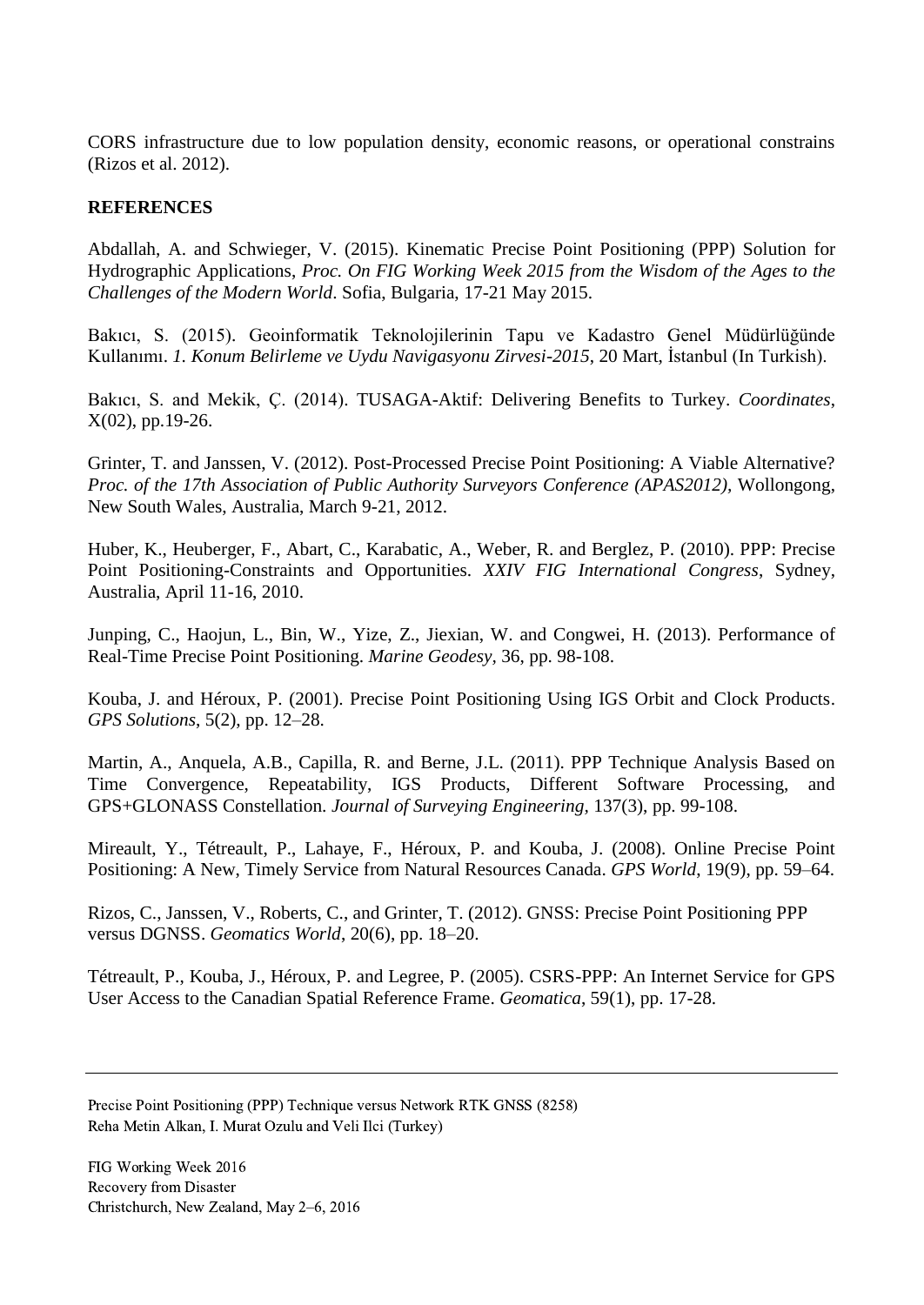Zhizhao, L., Shengyue, J., Wu, C., and Xiaoli, D. (2013). New Fast Precise Kinematic Surveying Method Using a Single Dual-Frequency GPS Receiver. *Journal of Surveying Engineering,* 139(1), pp. 19-33.

Zumberge J.F., Heflin M.B., Jefferson D.C., Watkins M.M. and Webb F.H. (1997). Precise Point Positioning for the Efficient and Robust Analysis of GPS Data from Large Networks. *Journal of Geophysical Research*, 102(B3), pp. 5005-5017.

URL 1: Natural Resources Canada, Precise Point Positioning. Available from: [http://www.nrcan.gc.ca/earth-sciences/geomatics/geodetic-reference-systems/tools](http://www.nrcan.gc.ca/earth-sciences/geomatics/geodetic-reference-systems/tools-applications/10925)[applications/10925](http://www.nrcan.gc.ca/earth-sciences/geomatics/geodetic-reference-systems/tools-applications/10925) [accessed 12/12/2015].

URL 2: ProFlex 500 - Igage Mapping Corporation. Available from: [http://www.igage.com/mp/proflex500/ProFlex500\\_Br%28Len%291.pdf](http://www.igage.com/mp/proflex500/ProFlex500_Br%28Len%291.pdf) [accessed 12/12/2015].

#### **BIOGRAPHICAL NOTES**

**Reha Metin ALKAN** is a Professor in Geomatics Engineering Department at Istanbul Technical University (ITU) in Istanbul, Turkey and he is currently being as President of Hitit University in Çorum, Turkey. He holds MSc and PhD in Geodesy and Photogrammetry Engineering Department from the ITU. His research area mainly covers satellite positioning and navigation, and engineering surveying.

**İ. Murat OZULU** graduated from Yıldız Technical University (YTU) in 1991 as Geodesy and Photogrammetry Engineer. He obtained MSc degrees from Anadolu University, Turkey in 2005. He is currently being as PhD candidate in YTU and working as a Lecturer at the Vocational School, Department of Technical Programs Map and Cadastre Department of the Hitit University in Turkey. His areas of research include geodesy, GNSS, engineering surveying and geodetic documentation studies at archaeological sites.

**Veli İLÇİ** graduated from Istanbul Technical University in 2006 as Geodesy and Photogrammetry Engineer. He obtained MSc degrees from Afyon Kocatepe University, Turkey in 2013. He is currently being as PhD candidate in Yıldız Technical University and working as a Lecturer at the Vocational School, Department of Technical Programs Map and Cadastre Department of the Hitit University in Turkey. His areas of research include geodesy, GNSS, indoor positioning, engineering surveying and GIS.

Precise Point Positioning (PPP) Technique versus Network RTK GNSS (8258) Reha Metin Alkan, I. Murat Ozulu and Veli Ilci (Turkey)